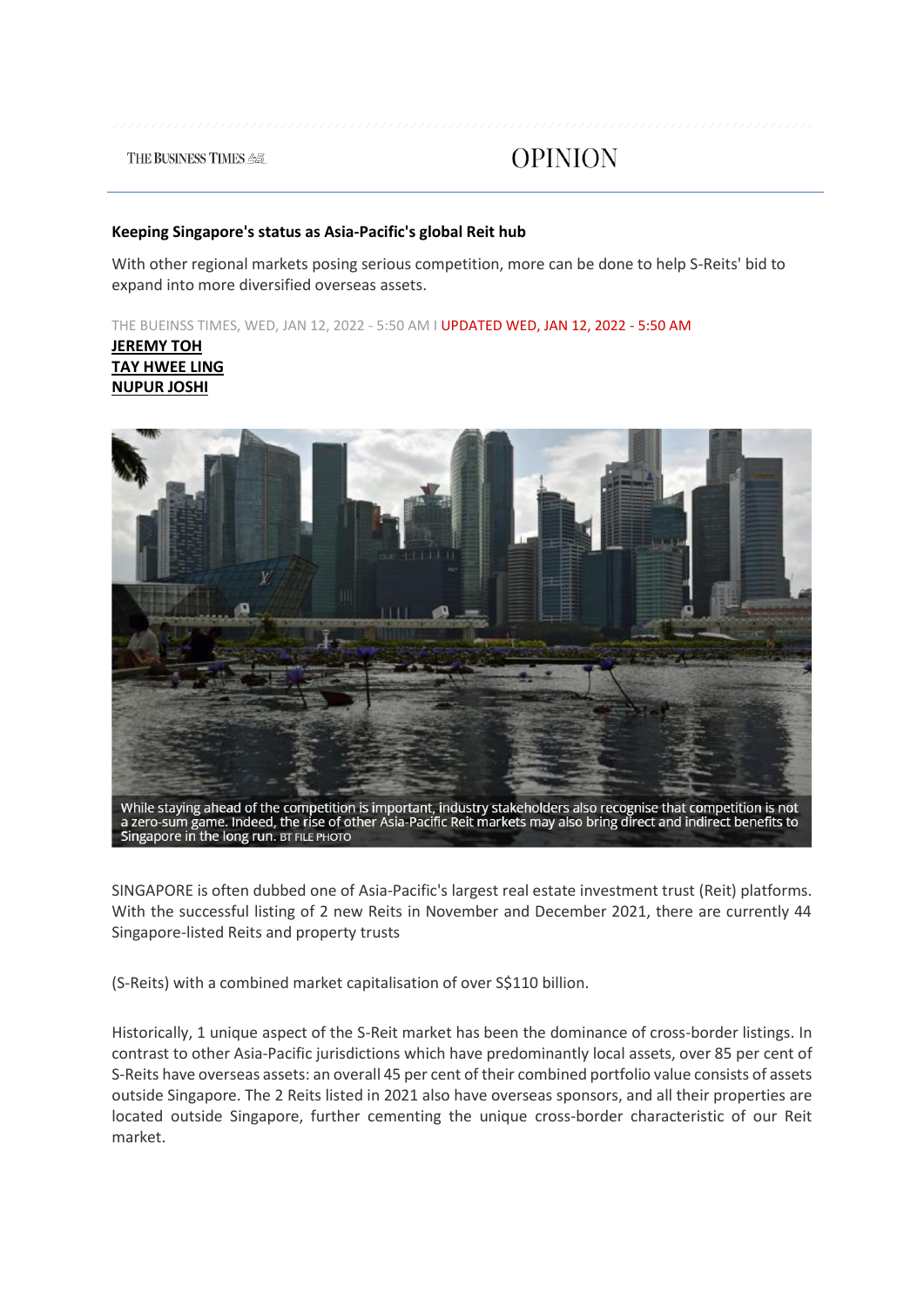By most measures, Singapore continues to maintain its leadership as a Reit hub for global sponsors and investors. However, with 11 other Asia-Pacific markets continuing their rapid rise, industry stakeholders are beginning to wonder if Singapore will be able to maintain its success. Specifically, there are some concerns as to whether future sponsors with assets in their local markets would demonstrate a stronger preference for domestic listings, rather than opt for cross-border structures in Singapore.

## **Understanding the competition**

In a joint report recently published by Deloitte and REITAS, we assessed the potential of serious competition that 11 Asia-Pacific Reit markets pose to Singapore. We concluded that Singapore's most notable regional competitors are the 3 markets of Hong Kong, Mainland China, and India. In this section, we take a brief look at the dynamics that they bring to the competitive landscape.

# **Hong Kong**

Although 1 of the world's top initial public offering (IPO) markets, Hong Kong's Reit market capitalisation currently remains less than half that of Singapore's. However, given its vibrant capital market, it has the potential to attract both global and Mainland China Reit sponsors. Indeed, a palpable push towards internationalisation can already be observed: 3 Reits, including 2 with the largest market capitalisation, have acquired assets in Australia and/or UK.

## **Mainland China**

Following the recent launch of Mainland China's infrastructure Reit regime in May 2020, 9 Reits have commenced trading on the Shanghai Stock Exchange and Shenzhen Stock Exchange. Looking ahead, many sponsors with Chinese assets are likely to prefer a domestic listing. They will, however, need to contend with more stringent requirements - including leverage ratios, and criteria pertaining to the sector and geographic location of underlying assets - relative to other regional regimes.

## **India**

Since its first Reit listing in 2019, India has seen 1 Reit listing a year, bringing its total number of Reits to 3 in 2021. Although a relatively nascent market, several developments, such as ongoing tax reforms, may result in domestic listings becoming more competitive than offshore listings in jurisdictions such as Singapore. However, India

Reits continue to face restrictions regarding the ownership of foreign assets.

## **Sharpening the edge of S-Reits**

To gain a better understanding of Singapore's competitive advantage and the ways in which it can be sharpened in the face of growing competition, we conducted a series of interviews with CEOs of S-Reit managers and other industry stakeholders.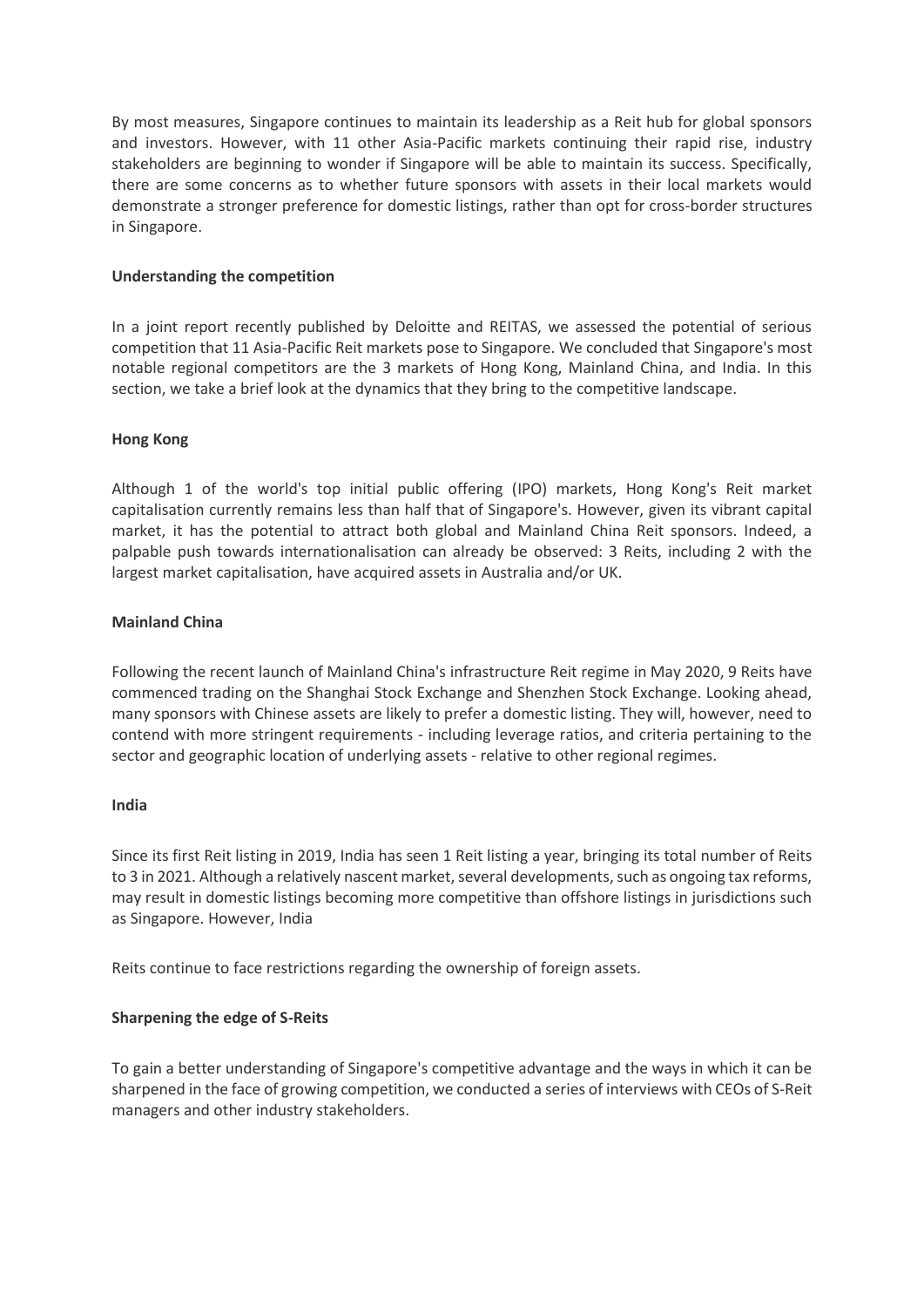What we found was that while the considerations behind each Reit's listing destination were varied, several success factors were consistently cited as contributing to Singapore's position as a global Reit hub:

Strong governance: Strong governance and a transparent regulatory environment are enduring deciding factors even in the best of times. But the true test lies in a crisis, and the competence demonstrated by regulators in managing the financial repercussions of Covid-19 - such as the move by the Monetary Authority of Singapore (MAS) to increase leverage limits - have solidified the trust of S-Reits and investors.

International investor base: With an appetite for diversified global portfolios, Singapore's investor base, comprising well-represented global institutional investors and knowledgeable retail investors, are appealing to Reits with global ambitions.

Vibrant secondary capital market: For Reits trading on the Singapore Exchange (SGX), the listing is only the beginning. With a vibrant secondary capital market, S-Reits can tap into further fundraising and merger and acquisition (M&A) opportunities, and benefit from the continued injection of assets into their portfolios.

Yet, while these factors have contributed to Singapore's success thus far, more can be done. Specifically, industry stakeholders have suggested several adjustments that Singapore should consider in its bid to expand into more diversified overseas assets:

Regulation: While Singapore's well-regulated Reit regime has facilitated its success, industry stakeholders have cautioned that too much regulation could stifle growth. A streamlined and evenhanded approach to reviewing listing applications - in particular with respect to reporting and filing requirements - is needed to attract quality sponsors.

Loan-to-value (LTV) ratio: In terms of asset acquisition, Reits find it difficult to compete with private equity and real estate funds, as these players are able to borrow at higher LTV ratios of more than 50 per cent; in comparison, the average ratio registered by

S-Reits was only 37.4 per cent as at November 2021.

To enable S-Reits to better maximise returns, a higher LTV ratio is therefore required, especially for income-producing assets - which are typically high quality, stable assets with predictable cash flows.

Environmental, social, and governance (ESG) integration: S-Reits have been active in issuing green bonds and securing sustainability-linked loans. However, industry stakeholders believe the time has come for a broader sustainability framework, one that includes other aspects such as climate change and carbon assessments.

As ESG considerations increasingly become a "must-have", rather than a "good-to-have", industry stakeholders also reiterated the importance of having a standardised set of ESG reporting requirements and regulatory standards.